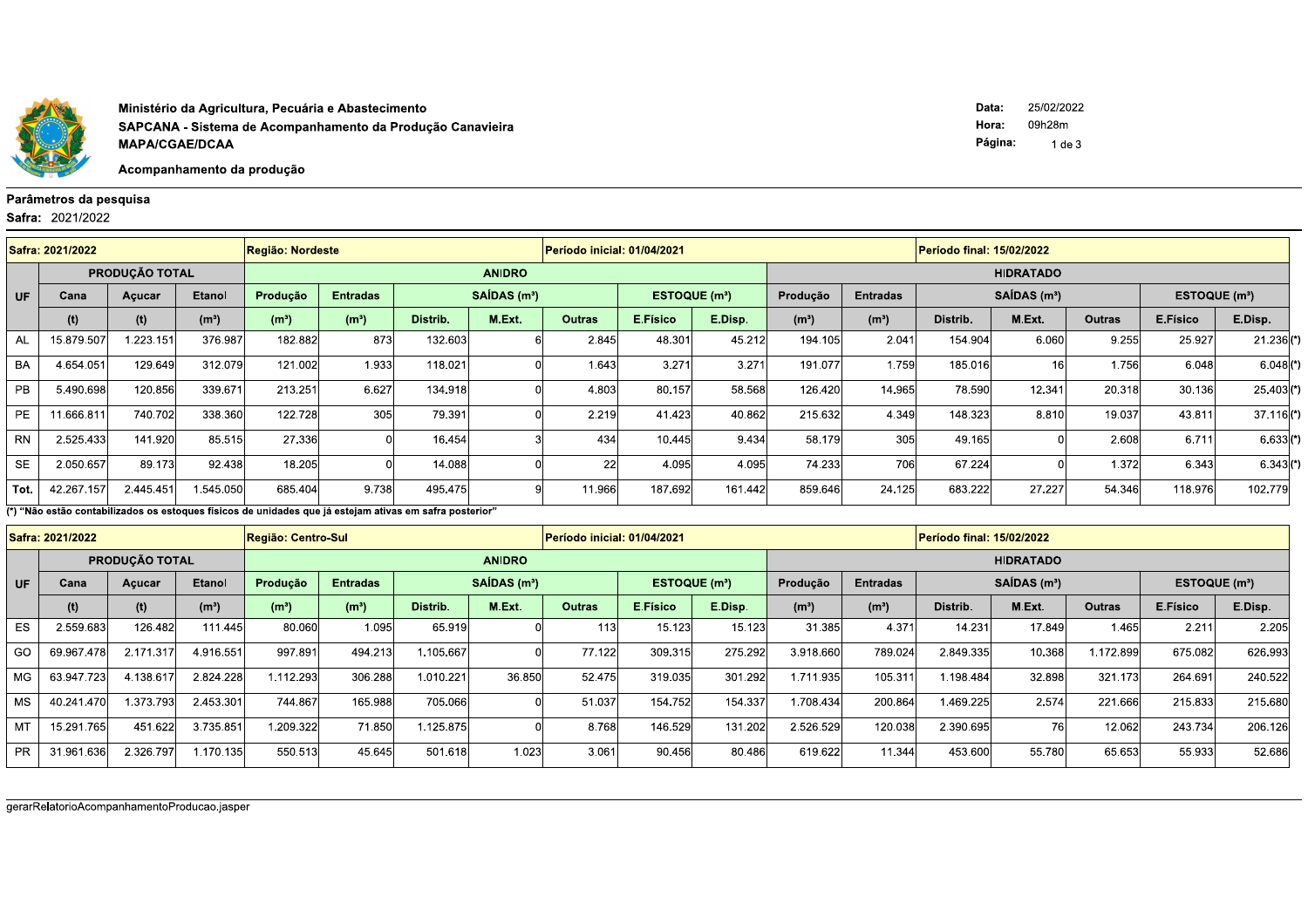

## Ministério da Agricultura, Pecuária e Abastecimento SAPCANA - Sistema de Acompanhamento da Produção Canavieira **MAPA/CGAE/DCAA**

Acompanhamento da produção

Data: 25/02/2022 Hora: 09h28m Página:  $2$  de  $3$ 

|           | Safra: 2021/2022                |                |                   | Região: Centro-Sul_ |                   |                   |               | Período inicial: 01/04/2021 |                           |           |                   |                   | Período final: 15/02/2022 |                           |               |           |           |  |
|-----------|---------------------------------|----------------|-------------------|---------------------|-------------------|-------------------|---------------|-----------------------------|---------------------------|-----------|-------------------|-------------------|---------------------------|---------------------------|---------------|-----------|-----------|--|
|           |                                 | PRODUÇÃO TOTAL |                   |                     |                   |                   | <b>ANIDRO</b> |                             |                           |           |                   |                   |                           | <b>HIDRATADO</b>          |               |           |           |  |
| UF        | <b>Etanol</b><br>Cana<br>Açucar |                | Produção          | <b>Entradas</b>     |                   | $SAIDAS$ ( $m3$ ) |               |                             | ESTOQUE (m <sup>3</sup> ) |           | <b>Entradas</b>   |                   | $SAIDAS$ ( $m3$ )         | ESTOQUE (m <sup>3</sup> ) |               |           |           |  |
|           | (t)                             | (t)            | (m <sup>3</sup> ) | (m <sup>3</sup> )   | (m <sup>3</sup> ) | Distrib.          | M.Ext.        | <b>Outras</b>               | E.Físico                  | E.Disp.   | (m <sup>3</sup> ) | (m <sup>3</sup> ) | Distrib.                  | M.Ext.                    | <b>Outras</b> | E.Físico  | E.Disp.   |  |
| RJ        | 1.119.163                       | 11.113         | 74.106            |                     |                   |                   |               |                             |                           |           | 74.106            | 64l               | 72.037                    |                           | 394           | 1.739     | 1.739     |  |
| <b>RS</b> |                                 |                |                   |                     |                   |                   |               |                             |                           |           |                   |                   |                           |                           |               |           |           |  |
| <b>SP</b> | 298.102.078                     | 21.368.676     | 1.943.628         | 5.347.984           | 1.720.806         | 4.629.098         | 508.769       | 585.896                     | 1.345.027                 | 1.224.569 | 6.595.644         | 1.991.279         | 4.790.316                 | 745.424                   | 1.575.712     | 1.475.471 | 1.386.420 |  |
|           | <b>Tot.</b> $  523.190.996 $    | 31.968.417     | 27.229.245        | 10.042.930          | 2.805.885         | 9.143.464         | 546.642       | 778.472                     | 2.380.237                 | 2.182.301 | 17.186.315        | 3.222.295         | 13.237.923                | 864.969                   | 3.371.024     | 2.934.694 | 2.732.371 |  |

| Safra: 2021/2022 |           |                |                   | Região: Norte     |                   |          |                         | Período inicial: 01/04/2021 |                           |                 |                   |                   | Período final: 15/02/2022 |                          |               |                 |         |  |
|------------------|-----------|----------------|-------------------|-------------------|-------------------|----------|-------------------------|-----------------------------|---------------------------|-----------------|-------------------|-------------------|---------------------------|--------------------------|---------------|-----------------|---------|--|
|                  |           | PRODUÇÃO TOTAL |                   |                   |                   |          | <b>ANIDRO</b>           |                             |                           |                 |                   |                   |                           | <b>HIDRATADO</b>         |               |                 |         |  |
| <b>UF</b>        | Cana      | Açucar         | <b>Etanol</b>     | Produção          | <b>Entradas</b>   |          | SAIDAS(m <sup>3</sup> ) |                             | ESTOQUE (m <sup>3</sup> ) |                 | Produção          | <b>Entradas</b>   |                           | SAÍDAS (m <sup>3</sup> ) |               | ESTOQUE $(m^3)$ |         |  |
|                  | (t)       | (t)            | (m <sup>3</sup> ) | (m <sup>3</sup> ) | (m <sup>3</sup> ) | Distrib. | M.Ext.                  | <b>Outras</b>               | E.Físico                  | E.Disp.         | (m <sup>3</sup> ) | (m <sup>3</sup> ) | Distrib.                  | M.Ext.                   | <b>Outras</b> | E.Físico        | E.Disp. |  |
| AC               |           |                |                   |                   |                   |          |                         |                             |                           |                 |                   |                   |                           |                          |               |                 |         |  |
| AM               | 306.309   | 14.654         | 7.697             |                   |                   |          |                         |                             |                           |                 | 7.697             | 2.590             | 3.849                     |                          | 85            | 6.353           | 6.353   |  |
| CE               |           |                |                   |                   |                   |          |                         |                             |                           |                 |                   |                   |                           |                          |               |                 |         |  |
| MA               | 2.266.862 | 28.757         | 163.825           | 154.101           | 9.686             | 136.991  |                         | 2.116                       | 24.680                    | 18 <sub>l</sub> | 9.724             | 537               | 9.707                     |                          | 551           |                 |         |  |
| PA               | 1.179.980 | 51.572         | 55.152            | 41.631            | 6.040             | 34.243   |                         |                             | 13.428                    | 10.964          | 13.521            | 155               | 11.472                    |                          | 363           | 1.841           | 1.138   |  |
| <b>PI</b>        | 1.468.845 | 100.629        | 44.139            | 26.652            | 3.065             | 12.335   |                         | 1.635                       | 15.747                    | 15.747          | 17.487            | 2.217             | 17.537                    |                          | 298           | 1.869           | 1.869   |  |
| <b>RO</b>        |           |                |                   |                   |                   |          |                         |                             |                           |                 |                   | 14                |                           |                          |               | 14              |         |  |
| <b>TO</b>        | 2.309.418 |                | 195.548           | 90.846            | 2.978             | 74.649   |                         | 324                         | 18.851                    | 18.851          | 104.702           | 535               | 88.988                    | 26                       | 437           | 15.786          | 15.786  |  |
| Tot.             | 7.531.414 | 195.612        | 466.361           | 313.230           | 21.769            | 258.218  |                         | 4.075                       | 72.706                    | 45.580          | 153.131           | 6.048             | 131.553                   | 26                       | 1.734         | 25.866          | 25.149  |  |

**TOTAL BRASIL**